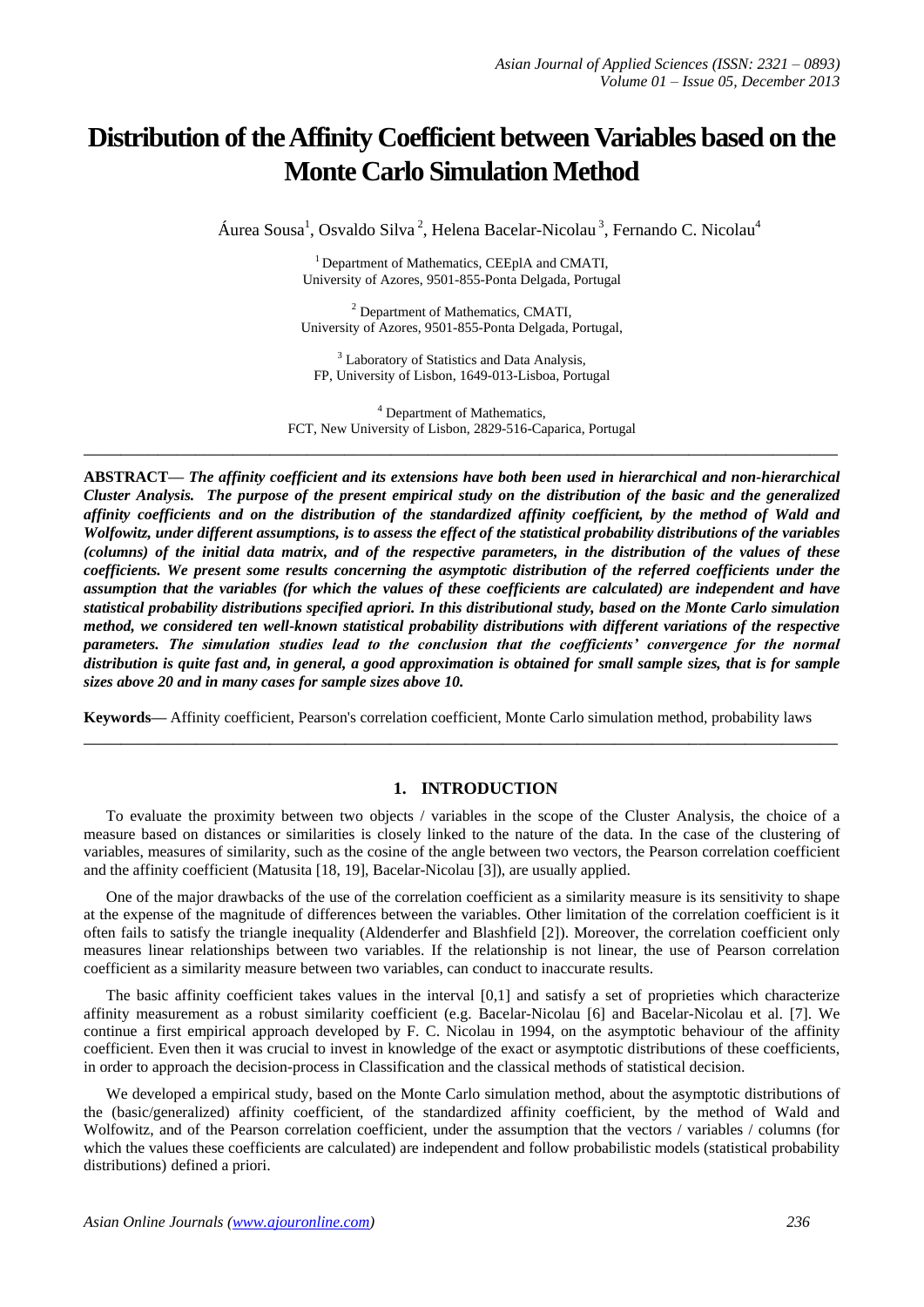The Section 2 is devoted to the (basic/generalized) affinity coefficient, and to the standardized affinity coefficient, by the method of Wald and Wolfowitz. In Section 3, we describe the methodological framework of the present study. On the assumption of independency of the variables, the Pearson correlation coefficient assumes values close to zero, independently of the probability distribution of the variables and of the considered parameters. Thus, in Section 4, we present only the main conclusions that summarize the asymptotic results related to the (basic / generalized) affinity coefficient. Finally, Section 5 provides some concluding remarks about the work and its results.

## **2. BASIC AND GENERALIZED AFFINITY COEFFCIENTS**

In the case of classical data we consider a table  $T=[x_{ji}: i=1, ..., n; j=1,...,p]$  containing sequences of real numbers. Let  $(X_i, X_j)$ ,  $j \neq j'$ , be a pair of variables. The affinity coefficient generalized to sequences of real numbers between  $X_j$  and  $X_j$ . or equivalently among the sequences  $(x_{1j},...,x_{nj})$  and  $(x_{1j},...,x_{nj})$  is given by (Bacelar-Nicolau [4], Nicolau and Bacelar-Nicolau [22]):

$$
A(j, j') = \sum_{i=1}^{n} sign\left(\frac{x_{ij}}{x_{\bullet j}}\right) sign\left(\frac{x_{ij'}}{x_{\bullet j'}}\right)\sqrt{\left|\frac{x_{ij}}{x_{\bullet j}} \cdot \frac{x_{ij'}}{x_{\bullet j'}}\right|},\tag{1}
$$

where *sign is* the abbreviation of "*signal*", and:

$$
\sum_{i} \left| \frac{x_{ij}}{x_{\bullet j}} \right| = 1; \quad \sum_{i} \left| \frac{x_{ij'}}{x_{\bullet j'}} \right| = 1, \quad \text{with} \quad x_{\bullet j} = \sum_{i} \left| x_{ij} \right| \quad \text{and} \quad x_{\bullet j'} = \sum_{i} \left| x_{ij'} \right|.
$$

In particular, in the case of sequences of positive real numbers, the formula (1) becomes simpler and corresponds to the basic affinity coefficient (Matusita [18]; Bacelar-Nicolau, [3, 4]):

$$
A(j, j') = \sum_{i=1}^{n} \sqrt{\frac{x_{ij}}{x_{\bullet j}} \cdot \frac{x_{ij'}}{x_{\bullet j'}}}. \tag{2}
$$

The coefficients given by the formulas (1) and (2) take values, respectively, in the intervals [-1,1] and [0,1], and satisfy a set of proprieties which characterize the affinity measurement as a robust similarity coefficient.

Bacelar-Nicolau studied the asymptotic distribution of the affinity (Matusita [18, 19]) between variables, under different reference assumptions (e.g. Bacelar-Nicolau [3, 4]). In fact, Bacelar-Nicolau defined a probabilistic affinity coefficient in the scope of the *VL* methodology (*V* for *Validity*, *L* for *Linkage*) of Cluster Analysis (Lerman [16, 17], Bacelar-Nicolau [3, 4], Nicolau [20], Nicolau and Bacelar-Nicolau [21]), in particular under two hypotheses based, respectively, on the limit theorem of Wald and Wolfowitz (Fraser [12]) and on the limit theorem of delta-method (Tiago de Oliveira [23]).

The standardized affinity coefficient based on the limit theorem of Wald and Wolfowitz can be used as a similarity coefficient. The formula corresponding to this coefficient is the following (Bacelar-Nicolau [3, 4]):

$$
A_{W}(j, j') = \sqrt{n-1} \frac{\sum_{i=1}^{n} \sqrt{x_{ij} x_{ij'}} - \frac{1}{n} \sum_{i=1}^{n} \sqrt{x_{ij}} \sum_{i'=1}^{n} \sqrt{x_{i'j'}}}{\sqrt{\left[x_{\bullet j} - \frac{1}{n} \left(\sum_{i=1}^{n} \sqrt{x_{ij}}\right)^{2}\right] \left[x_{\bullet j'} - \frac{1}{n} \left(\sum_{i'=1}^{n} \sqrt{x_{i'j'}}\right)^{2}\right]}}.
$$
 (3)

Later, Bacelar-Nicolau extended the affinity coefficient to complex data (symbolic data) and variables of mixed types (heterogeneous data), with different weights (Bacelar-Nicolau [5], Bacelar-Nicolau et al. [7,8]).

The comparison of clustering structures in the scope of Cluster Analysis has showed that methods based on the affinity coefficient are quite robust. Other advantage of this coefficient is its versatility and adaptability to different assumptions and different data types (Bacelar Nicolau et al. [7,8]).

### **3. METHODOLOGICAL FRAMEWORK**

We used the Monte Carlo simulation method for the generation of pseudo-random numbers following ten well-known statistical probability distributions (Uniform, Normal, Logistic, Exponential, Lognormal, Pareto, Bernoulli, Binomial, Hypergeometric, and Poisson), with different variations of the respective parameters (see Table 1 and Table *A.1* in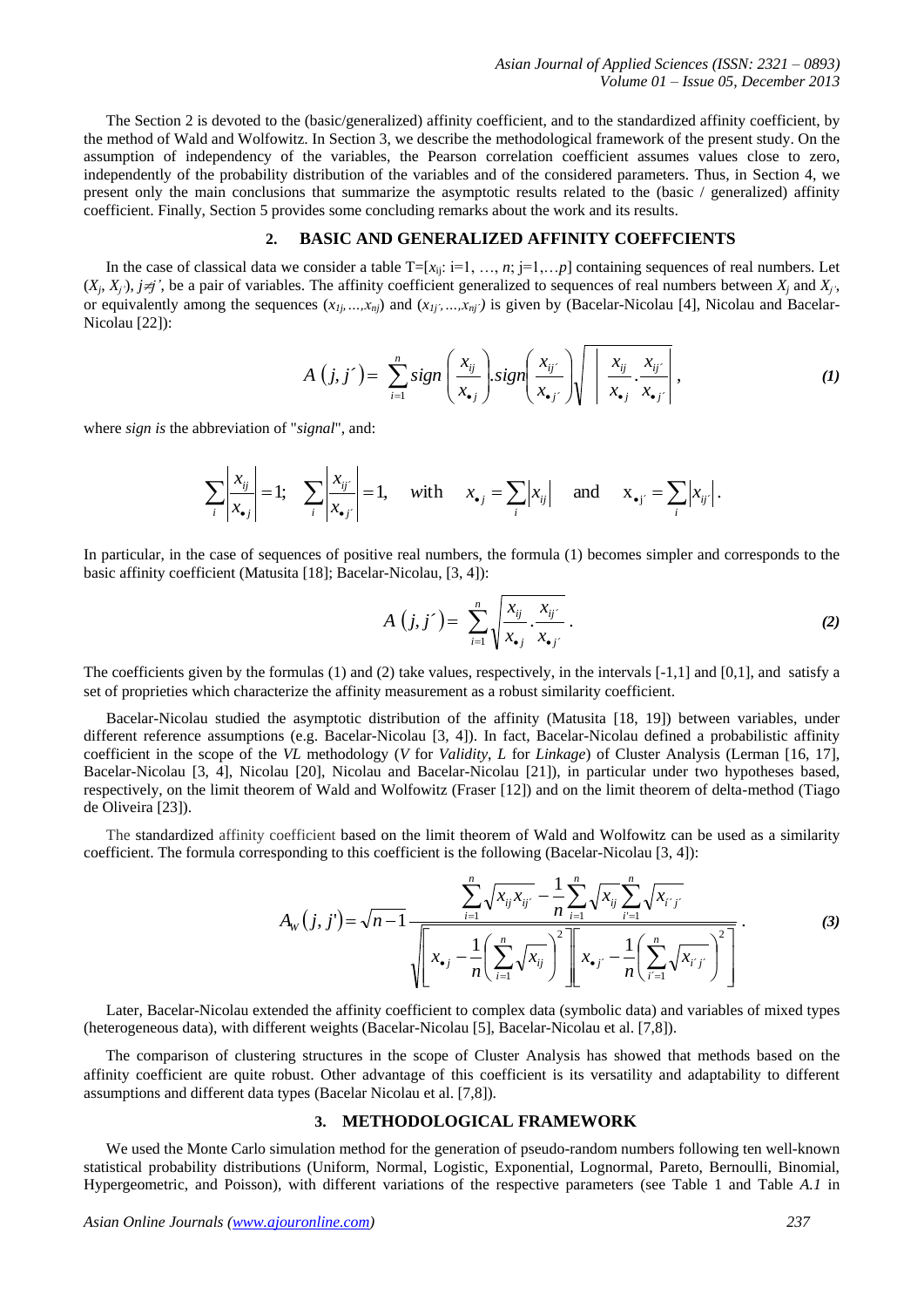Appendix *A*). In this study, conducted using vectors of different dimensions, we considered in each case 50 samples of 500 values of the analysed coefficients, obtained from 500 pairs of independent vectors. For instance, we calculated the values of each one of the coefficients between columns 1 and 2, 3 and 4… and 999 and 1000, to ensure the independence of the sample of the values of these coefficients.

| <b>Table 1:</b> Studied distributions and their parameters |                                                     |  |  |  |
|------------------------------------------------------------|-----------------------------------------------------|--|--|--|
| <b>Distribution</b>                                        | <b>Parameters</b>                                   |  |  |  |
| Uniform $(A, B)$                                           | $A=0, B=1$                                          |  |  |  |
| Normal $(\mu, \sigma^2)$                                   | $\mu=0, \sigma^2=1$                                 |  |  |  |
| <i>Logistic</i> $(A, B)$                                   | $A=0, B=1$                                          |  |  |  |
| <i>Exponential</i> $(\lambda)$                             | $\lambda=1$                                         |  |  |  |
| Lognormal $(\lambda, \delta)$ , $\delta > 0$               | $\lambda=0$ , $\delta=1$                            |  |  |  |
| Pareto $(A, B)$                                            | $A=1, B=1, 2, 3, 5, 10$                             |  |  |  |
| Bernoulli (p)                                              | 0 < p < 1                                           |  |  |  |
| Binomial $B(n, p)$                                         | $N=5(5)20$ , $n=30$ , $p=0.1, \ldots, 0.5$          |  |  |  |
| Hypergeometric $(N, D, n)$                                 | $N/D=0.5$ , $n=5(5)20$                              |  |  |  |
| Poisson $(\lambda)$                                        | $\lambda=1(1)10$ , $\lambda=15(5)30$ , $\lambda=40$ |  |  |  |

Measures of central tendency, quantiles, measures of dispersion, measures of skewness and kurtosis were calculated for the values of the different coefficients. The Kolmogorov–Smirnov test (K–S test) was also applied to each vector of values of these coefficients. The rectangular (uniform) continuous distribution is widely used as the basis for the generation of random numbers for other statistical distributions. In this study, the generation of random numbers uniformly distributed on [0, 1] was based on the combination of two multiplicative linear congruential generators (*MLCG*), that is of the type  $x_{j+1} = (ax_j) \mod m$ , with  $m=2147483563$ ,  $a=40014$ , and  $m=2147483399$ ,  $a=40692$ , respectively. Therefore, the period of the combined generator is approximately  $2.3 \times 10^{18}$ . The algorithm with the given values of  $m_1$ ,  $m_2$ ,  $a_1$  and  $a_2$  has been subjected to the spectral test and to many other tests by L'Ecuyer [15], who has provide a PASCAL version. He determined that it satisfied all of the requirements of the tests (Brandt [9]).

The generation of pseudo-random numbers following the standard normal distribution was based on the *polar* method by Box and Muller [10], and the generation of pseudo-random numbers with Binomial distribution with parameters *n* and *p* was done using the method of Kemp [14]. The used computer subroutines to generate pairs of vectors with hypergeometric distribution *(N, D, n)* are the following functions:

- i)  $r_hyperg$  (Dagpunar [11]), which is a simple method that is suitable when *Min*  $(n, D)$  is small (<=10).
- ii) *h\_alias* (Kachitvichyanukul et al. [13]), which is much faster for larger values of *Min* (*n*, *D*).

The subroutine used to generate pseudo-random numbers with Poisson distribution is a function subprogram, called "*random\_Poisson*", adapted from *RANLIB* (*Library of FORTRAN Routines for Random Number Generation*). This function was compiled and written by Barry W. Brown and James Lovato and Translated to FORTRAN 90 by Alan Miller from *RANLIB*. For more details, see Ahrens [1].

## **4. RESULTS AND DISCUSSION**

The counts can lead to the following distributions: binomial, hypergeometric and Poisson, in which the variance or covariance values are near zero and the limit is always the normal distribution. For this reason, special attention is given to the analysis of results obtained in the case of the generation of pseudo-random numbers obeying these laws. On the other hand, and with respect to continuous distributions, special emphasis is given to the Uniform distribution on [0,1] and the Normal distribution (0.1)

#### **Generation of random numbers uniformly distributed on [0, 1]**

In the case of the generation of vectors (columns) containing pseudo-random numbers uniformly distributed on [0, 1] we concluded that the arithmetic mean of the affinity coefficient is asymptotically convergent to the value 0.889 and that the standard deviation tends to the value 0.005. The distribution is approximately symmetric, and naturally the symmetry tends to be more pronounced for vectors of dimension greater than 30. The distribution is asymptotically normal and lognormal for vectors of dimension greater than 20, but the p-value is in general lower, as we could hope, in the case of the normal distribution. Obviously, the curve is frequently leptokurtic.

#### **Generation of random numbers** *with standard normal distribution*

By far the most important distribution for data analysis is the normal (Gaussian) distribution and it is possible to transform a random variable with normal distribution with mean  $\mu$  and standard deviation  $\sigma$  in another random variable with standard normal distribution.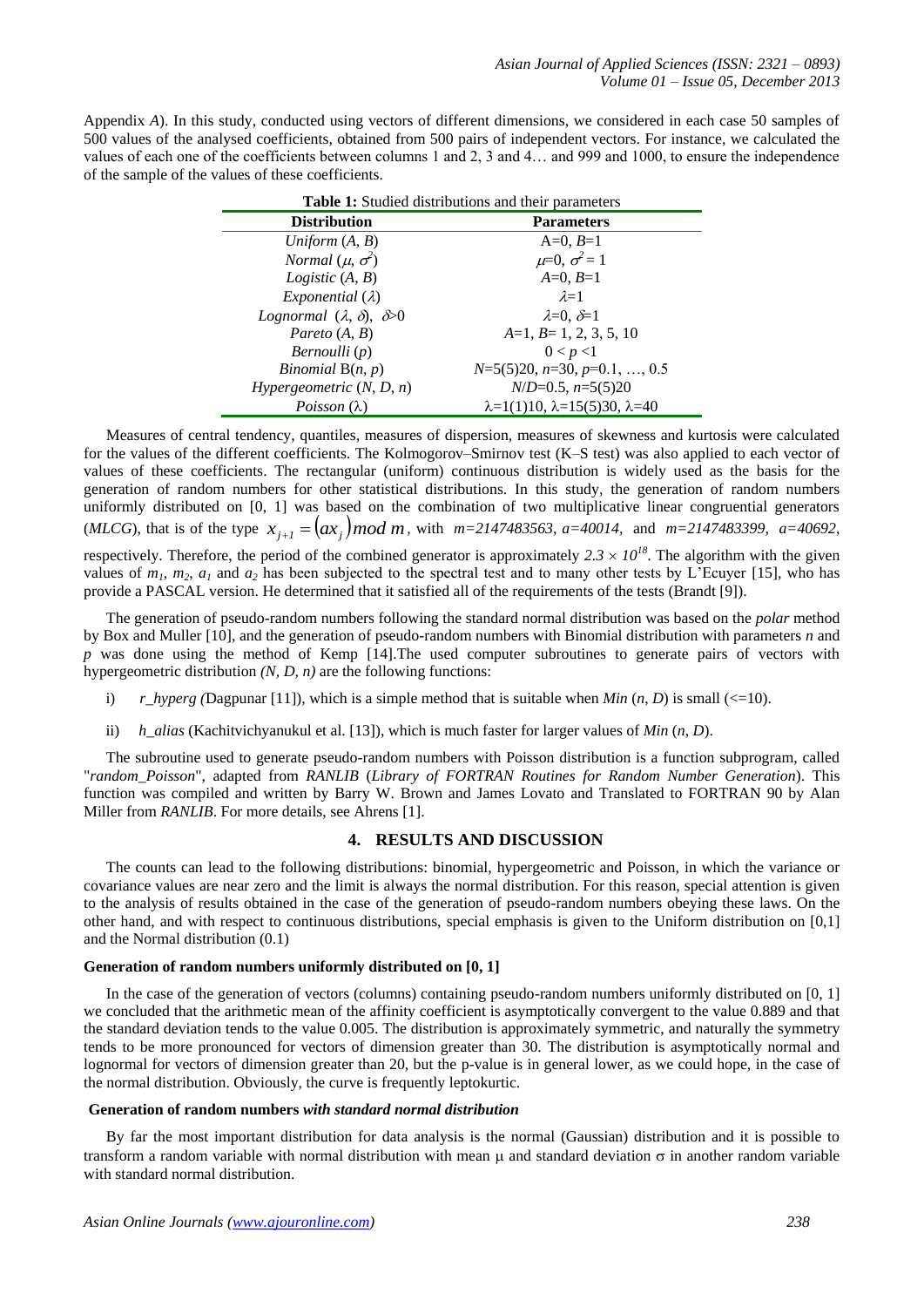*Asian Journal of Applied Sciences (ISSN: 2321 – 0893) Volume 01 – Issue 05, December 2013*

|      | <b>There</b> is concluded all they coolition. $\mathcal{L}(0,1)$ intensities of contrar tendency |                   |                       |                       |  |  |
|------|--------------------------------------------------------------------------------------------------|-------------------|-----------------------|-----------------------|--|--|
| Dim. | Mean                                                                                             | Median            | <b>First Quartile</b> | <b>Third Quartile</b> |  |  |
| 5    | $[-0.054, 0.053]$                                                                                | $[-0.047, 0.065]$ | $[-0.400, -0.277]$    | [0.264, 0.395]        |  |  |
| 30   | $[-0.018, 0.024]$                                                                                | $[-0.023, 0.018]$ | $[-0.156, -0.086]$    | [0.087, 0.150]        |  |  |
| 50   | $[-0.013, 0.011]$                                                                                | $[-0.014, 0.009]$ | $[-0.116, -0.074]$    | [0.078, 0.113]        |  |  |
| 100  | $[-0.014, 0.011]$                                                                                | $[-0.017, 0.016]$ | $[-0.087, -0.057]$    | [0.057, 0.080]        |  |  |
| 500  | $[-0.004, 0.004]$                                                                                | $[-0.005, 0.004]$ | $[-0.039, -0.025]$    | [0.024, 0.036]        |  |  |
| 750  | $[-0.004, 0.003]$                                                                                | $[-0.005, 0.005]$ | $[-0.028, -0.019]$    | [0.018, 0.029]        |  |  |
| 1000 | $[-0.003, 0.003]$                                                                                | $[-0.004, 0.005]$ | $[-0.024, -0.018]$    | [0.018, 0.025]        |  |  |

**Table 2:** Generalized affinity coefficient - N(0,1) – Measures of central tendency

In the case of the generation of vectors containing random numbers normally distributed as  $N(0,1)$ , under the considered reference hypothesis, the mean and median of the generalized (to integer data) affinity coefficient tend to zero (see Table 2). Moreover, as the dimension (*dim*) of the vectors increases, the values of the affinity coefficient are increasingly concentrated around its average value (zero) **(**see Table 3**).**

**Table 3:** Generalized affinity coefficient - N(0,1) - Measures of dispersion

| Dim. | <i>Interquartile</i> | <b>Minimum</b>     | <b>Maximum</b> | <b>Standard</b>  |
|------|----------------------|--------------------|----------------|------------------|
|      | Range                |                    |                | <b>Deviation</b> |
| 5    | [0.604, 0.740]       | $[-0.997, -0.925]$ | [0.936, 0.999] | [0.425, 0.467]   |
| 30   | [0.209, 0.290]       | $[-0.715, -0.430]$ | [0.442, 0.663] | [0.168, 0.203]   |
| 50   | [0.163, 0.212]       | $[-0.523, -0.342]$ | [0.343, 0.565] | [0.128, 0.148]   |
| 100  | [0.123, 0.152]       | $[-0.388, -0.240]$ | [0.236, 0.431] | [0.093, 0.107]   |
| 500  | [0.054, 0.068]       | $[-0.191, -0.108]$ | [0.111, 0.161] | [0.042, 0.048]   |
| 750  | [0.042, 0.057]       | $[-0.150, -0.085]$ | [0.088, 0.162] | [0.034, 0.038]   |
| 1000 | [0.038, 0.047]       | $[-0.016, -0.079]$ | [0.080, 0.122] | [0.030, 0.034]   |



**Figure 1:** Distribution of the Affinity Coefficient in the case of vectors of size 1000 containing pseudo-random numbers following the standard normal distribution

The histogram obtained in the first repetition involving 500 values of the affinity coefficient, obtained from vectors of dimension 1000 following the standard normal distribution, *N*(0,1), are plotted in Figure 1.

|       | <b>Table 4-</b> Qualities of the generalized all line coefficient- $N(0,1)$ |          |                                                                                               |  |  |  |  |             |       |       |                                                                                          |       |
|-------|-----------------------------------------------------------------------------|----------|-----------------------------------------------------------------------------------------------|--|--|--|--|-------------|-------|-------|------------------------------------------------------------------------------------------|-------|
|       |                                                                             |          |                                                                                               |  |  |  |  |             |       |       | Dim. 0.0005 0.001 0.0025 0.005 0.01 0.025 0.05 0.075 0.090 0.095 0.0.975 0.0.990 0.0.995 |       |
| 5.    | $-0.944$                                                                    |          | $-0.923$ $-0.844$ $-0.743$ $-0.598$ $-0.334$ $-0.002$ $0.332$ $0.596$ $0.738$ $0.853$         |  |  |  |  |             |       |       | 0.914                                                                                    | 0.946 |
| 30    | $-0.473$                                                                    | $-0.431$ | $-0.359$ $-0.305$ $-0.240$ $-0.128$ $-0.001$ $0.122$ $0.236$ $0.300$ $0.356$                  |  |  |  |  |             |       |       | 0.413                                                                                    | 0.461 |
| 50    | $-0.359$                                                                    |          | $-0.329$ $-0.273$ $-0.231$ $-0.181$ $-0.097$ $-0.002$ $0.094$ $0.180$ $0.230$                 |  |  |  |  |             |       | 0.274 | 0.316                                                                                    | 0.365 |
| 100-  |                                                                             |          | $-0.255$ $-0.236$ $-0.193$ $-0.164$ $-0.128$ $-0.068$ $0.002$ $0.068$ $0.129$ $0.163$ $0.195$ |  |  |  |  |             |       |       | 0.228                                                                                    | 0.254 |
| 500 L |                                                                             |          | $-0.115$ $-0.106$ $-0.088$ $-0.074$ $-0.058$ $-0.031$ $0.000$ $0.030$ $0.057$ $0.073$         |  |  |  |  |             |       | 0.087 | 0.102                                                                                    | 0.116 |
| 750 I | $-0.094$                                                                    | -0.087   | $-0.072$ $-0.060$ $-0.046$ $-0.025$ $0.000$                                                   |  |  |  |  | 0.025 0.047 | 0.059 | 0.071 | 0.084                                                                                    | 0.095 |
| 1000  |                                                                             |          | $-0.082$ $-0.074$ $-0.062$ $-0.053$ $-0.040$ $-0.021$ $0.000$                                 |  |  |  |  | 0.021 0.041 | 0.052 | 0.062 | 0.073                                                                                    | 0.080 |

**Table 4**- Quantiles of the generalized affinity coefficient- N(0,1)

The distribution is symmetric (see Table 4), and the curve is frequently leptokurtic. The use of K-S test allowed us to confirm that the distribution of the generalized (to integer data) affinity coefficient is asymptotically normal and that for sample sizes greater than 20 the approximation is generally quite good.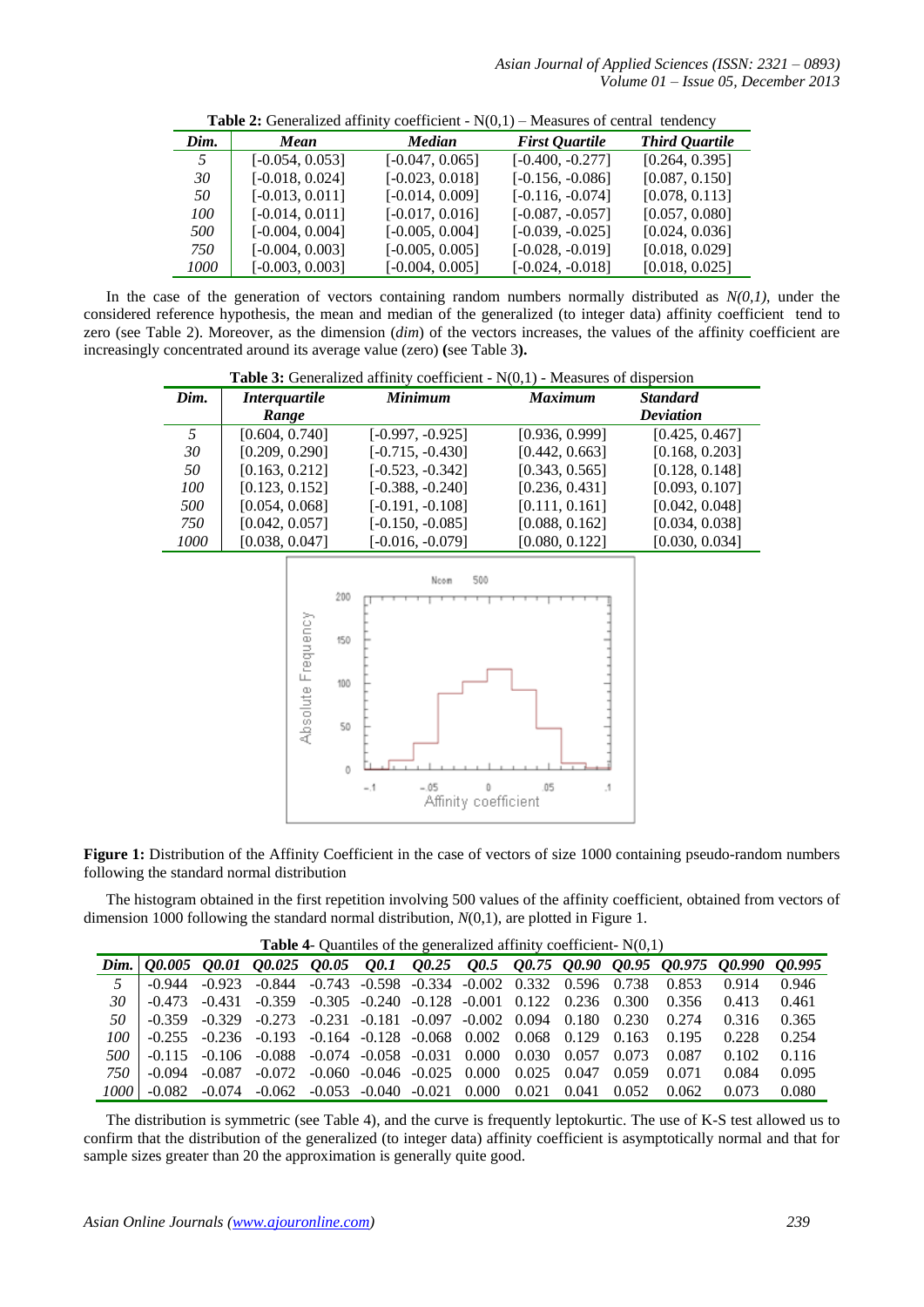#### **Generation of random numbers with binomial distribution**

We obtained vectors of pseudo-random numbers, with Binomial distribution with parameters *n and p*, of dimension *10*, *30*, *50*, *100*, *250*, *500* and *1000*, considering the parameters *n*=5, *10*, *15*, *20* and *30* and *p= 0.1 (0.1) 0.9*. However, we present only the asymptotic values obtained for the mean, standard deviation and interval of variation of the basic affinity coefficient for the case of vectors of dimension 1000 (see Table *B.1* in Appendix *B*).

In this empirical study, we concluded that once the value of parameter *n* was fixed, the higher the value of  $p$  is, the higher are the values obtained for the basic affinity coefficient. On the other hand, the standard deviation of the basic affinity coefficient is very low, regardless of the distribution parameters and of the vectors' dimension, and it tends to get lower in the following cases: increase of the vectors' dimension, increase of the value of *n* and increase of the value of *p*.

When the vectors obey to the law *B* (15, 0.9) (respectively, *B* (30, 0.9)) there is a clear convergence of the values of affinity coefficient to value 0.998 (respectively, 0.999). On the other hand, in the cases of vectors with distributions *B*(5, 0.9) and *B*(10, *p*) with 0.8  $\leq p \leq 0.9$ , *B*(15, *p*) with 0.7  $\leq p \leq 0.9$ , *B*(20, *p*) with 0.6  $\leq p \leq 0.9$ , and *B*(30, *p*) with  $0.5 \le p \le 0.9$ , the asymptotic standard deviation is approximately zero.

## **Generation of random numbers with Poisson distribution**

The study considered the generation of pairs of vectors with Poisson distribution for various values of  $\lambda$ , ( $\lambda=1$  (1) 9,  $\lambda = 10$  (5) 30 and  $\lambda = 40$ ), based on the Monte Carlo simulation method, and it was considered for each of these values of  $\lambda$ the generation of vectors of dimension *10*, *30*, *50*, *100*, *250*, *500*, *750* and *1000*. The asymptotic values obtained for the mean value, standard deviation and interval of variation of the basic affinity coefficient are shown in Table 5. As the value of  $\lambda$  gets higher, it can be observed that:

- The mean value of the affinity coefficient also increases;
- The speed of convergence to the asymptotic mean value increases, although it should be noted that, for example, for  $\lambda = 25$ , 30 and 40, this convergence is already verified from vectors of dimension 30;
- The standard deviation of the affinity coefficient decreases, and for  $\lambda = 30$  (from vectors of dimension 750) and for  $\lambda = 40$  (from vectors of dimension 500), the value of the standard deviation is approximately zero (0000).

|                | <b>Table 5-</b> Allimity coefficient – vectors of dimension 1000 - $P01(\lambda)$ |                  |                              |  |  |  |
|----------------|-----------------------------------------------------------------------------------|------------------|------------------------------|--|--|--|
| λ              | <b>Mean</b>                                                                       | <b>Standard</b>  | <b>Interval of Variation</b> |  |  |  |
|                |                                                                                   | <b>Deviation</b> |                              |  |  |  |
| 1              | ****<br>[0.596, 0.599]                                                            | [0.015, 0.017]   | [0.529, 0.666]               |  |  |  |
| $\overline{c}$ | ****<br>[0.804, 0.806]                                                            | [0.009, 0.010]   | [0.767, 0.841]               |  |  |  |
| 3              | ***<br>[0.886, 0.887]                                                             | 0.006            | [0.861, 0.908]               |  |  |  |
| 4              | [0.923, 0.924]<br>***                                                             | 0.004            | [0.906, 0.937]               |  |  |  |
| 5              | *****<br>0.943                                                                    | 0.003            | [0.931, 0.953]               |  |  |  |
| 6              | ***<br>0.954                                                                      | 0.002            | [0.945, 0.962]               |  |  |  |
| 7              | $\ast$<br>[0.961, 0.962]                                                          | 0.002            | [0.953, 0.968]               |  |  |  |
| 8              | $**$<br>0.967                                                                     | [0.001, 0.002]   | [0.960, 0.972]               |  |  |  |
| 9              | ∗<br>0.971                                                                        | 0.001            | [0.965, 0.976]               |  |  |  |
| 10             | ∗<br>0.974                                                                        | 0.001            | [0.969, 0.978]               |  |  |  |
| 15             | $\ast$<br>0.983                                                                   | 0.001            | [0.980, 0.986]               |  |  |  |
| 20             | $***$<br>0.987                                                                    | 0.001            | [0.985, 0.989]               |  |  |  |
| 25             | #<br>0.990                                                                        | [0.000, 0.001]   | [0.988, 0.992]               |  |  |  |
| 30             | #<br>0.992                                                                        | 0.000            | [0.990, 0.993]               |  |  |  |
| 40             | #<br>0.994                                                                        | 0.000            | [0.993, 0.995]               |  |  |  |

**Table 5**- Affinity coefficient – Vectors of dimension 1000 - Poi()

# - *value (s) obtained from vectors of dimension 30 and on.*

 *\** - *value (s) obtained from vectors of dimension 100 and on.*

 *\*\** - *value (s) obtained from vectors of dimension 250 and on.*

 *\*\*\** - *value (s) obtained from vectors of dimension 500 and on.*

 *\*\*\*\** - *value (s) obtained from vectors of dimension 750 and on.*

 *\*\*\*\*\** - *value (s) obtained from vectors of dimension 1000 and on.*

#### **Generation of random numbers with hypergeometric distribution**

In the case of the generation of vectors with hypergeometric distribution, the empirical study was conducted for vectors of dimension 1000 and  $D/N = 0.5$ , taking into account several possible values for the parameters *N*, *D* and *n*.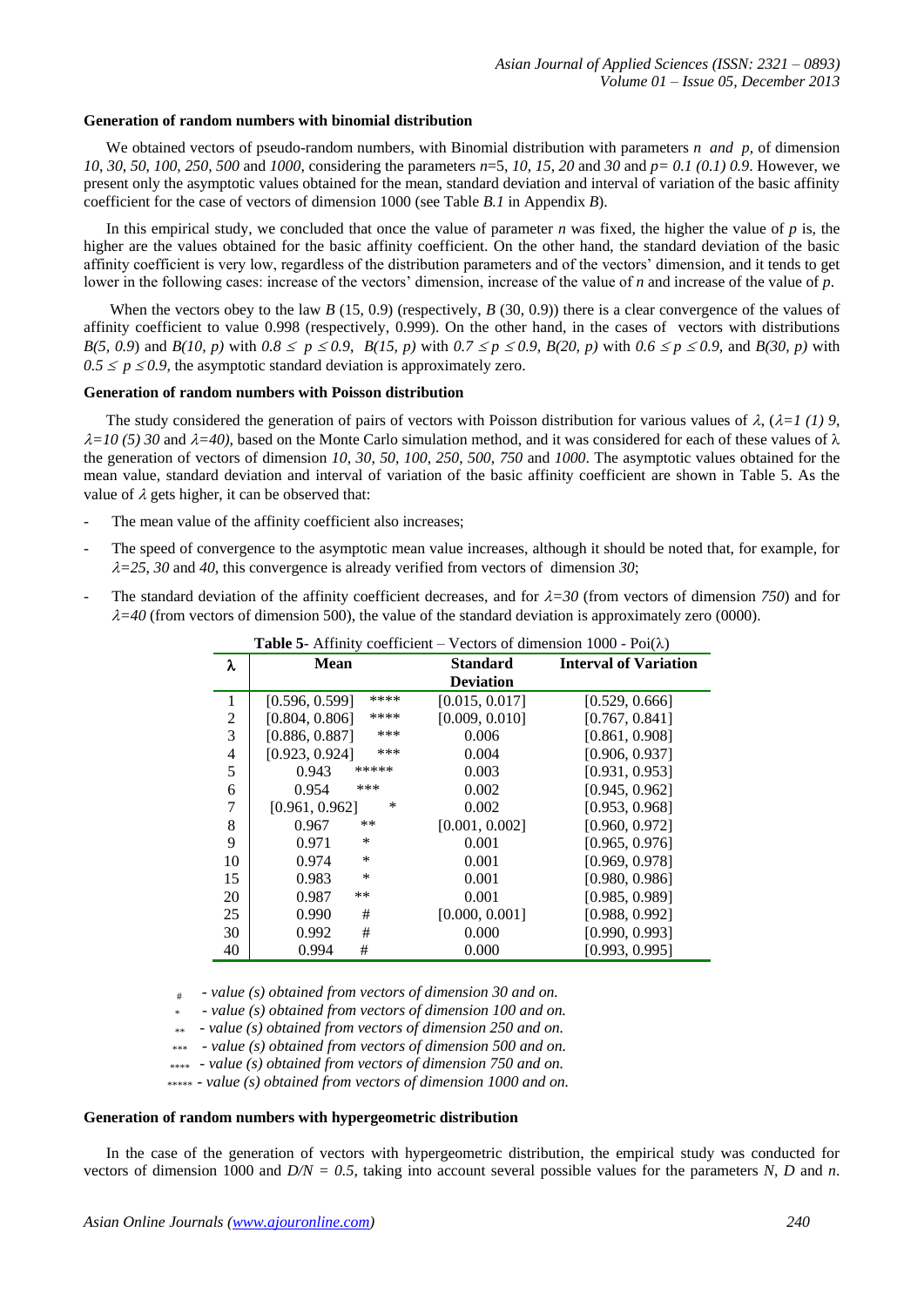Keeping *D / N* constant, for example equal to 0.5, it appears that in the case of vectors of dimension 1000, the higher the value of the parameter *n* is, the higher tends to be the mean value of the basic affinity coefficient (see Table *B.2* in Appendix *B*). Then, with  $D = 1000$  and  $N = 500$ , we considered vectors of dimension 10, 30, 50, 100, 250, 500, 750 and 1000 and values of the parameter *n* (sample size) equals to 5, 10, 15 and 20. It was found that from vectors of dimension 30 and on, the values of the measures of central tendency and the values of the measures of dispersion are already very close to those obtained for vectors of dimension 1000, especially for *n15*. The standard deviation of the basic affinity coefficient is very small.

The present study showed that when *N* is large compared with *n*, the binomial distribution provides a good approximation for the hypergeometric distribution, as was expected based on the Theory of Probabilities. The distribution of the basic affinity coefficient is approximately symmetric, even though it presents a slight tendency to be negatively skewed. The curve is frequently leptokurtic, whatever the dimension of the vectors. This coefficient tends to follow asymptotically the normal distribution and the lognormal distribution.

### **Summary of results for other studied distributions**

The main conclusions about the means and standard deviations of other distributions studied are summarized in Table 6. Note, in particular, that in the case of the Pareto distribution with location parameter equal to 1, the increase of the shape parameter causes an increase in the mean value of the affinity coefficient and a decrease in the value of the standard deviation of this coefficient (that is, a great concentration of values around the mean).

The empirical study, on the asymptotic distribution of the affinity coefficient in the case of binary data, allowed us to confirm, as we might expect in accordance with theory, that the mean of the values of the affinity coefficient between pairs of independent vectors following the Bernoulli distribution with parameter *p* tends asymptotically to *p*. In the case of the basic/generalized affinity coefficient, the curve is frequently leptokurtic and in most cases the distribution tends to follow the normal distribution and the lognormal distribution (in general, with a value of p-value lower for the normal distribution). Additional details about the obtained results (including other tables) can be found in Sousa [24].

**Table 6**- Mean value and standard deviation of the generalized affinity coefficient – other distributions

| <b>Distribution</b> | Mean        | <b>Standard Deviation</b> |
|---------------------|-------------|---------------------------|
| Uniform $(0, 1)$    | 0.889       | 0.005                     |
| Normal(0, 1)        | $\cong$ 0   | [0.03, 0.467]             |
| Logistic(0, 1)      | $\approx$ 0 | [0.009, 0.338]            |
| Exponential (1)     | 0.786       | [0.008, 0.089]            |
| Lognormal(0, 1)     | 0.779       | [0.011, 0.089]            |
| Pareto $(1, 1)$     | 0.4         | [0.096, 0.177]            |
| Pareto $(1, 2)$     | 0.89        | [0.015, 0.063]            |
| Pareto $(1, 3)$     | 0.96        | [0.004, 0.024]            |
| Pareto $(1, 5)$     | 0.988       | [0.001, 0.007]            |
| Pareto $(1, 10)$    | 0.997       | [0.000, 0.001]            |
| Bernoulli (p)       |             | [0.007,0.042]             |

## **5. CONCLUSION**

The mean value and the standard deviation of the standardized affinity coefficient based on the limit theorem of Wald and Wolfowitz do not depend on the kind of distribution of the vectors nor of the parameters of the distribution. This coefficient tends to follow asymptotically the normal distribution and the Student's distribution, except on what concerns the Pareto distribution (1, 1). The distribution is approximately symmetric, even though in the case of this coefficient it presents a slight tendency to be positively skewed.

The mean values and the standard deviations of the (basic and generalized) affinity coefficient depend on the statistical probability distributions of the variables. As we could hope, their variability is associated with the sample size, being greater when the sample size is reduced. The values of the basic affinity coefficient tend to follow asymptotically the normal distribution and the lognormal distribution, except for the Pareto distribution with parameters  $(1, 1)$  and  $(1, 1)$ 2), being the p-value, as we might expect, in general lower in the case of the normal distribution. On the other hand, the generalized affinity coefficient tends to follow asymptotically the normal law. The curves are approximately symmetrical, but have a slight tendency to be negatively skewed.

The simulation studies lead to the conclusion that the coefficients' convergence for the normal distribution is quite fast and, in general, a good approximation is obtained for sample sizes above 20 and in many cases for sample sizes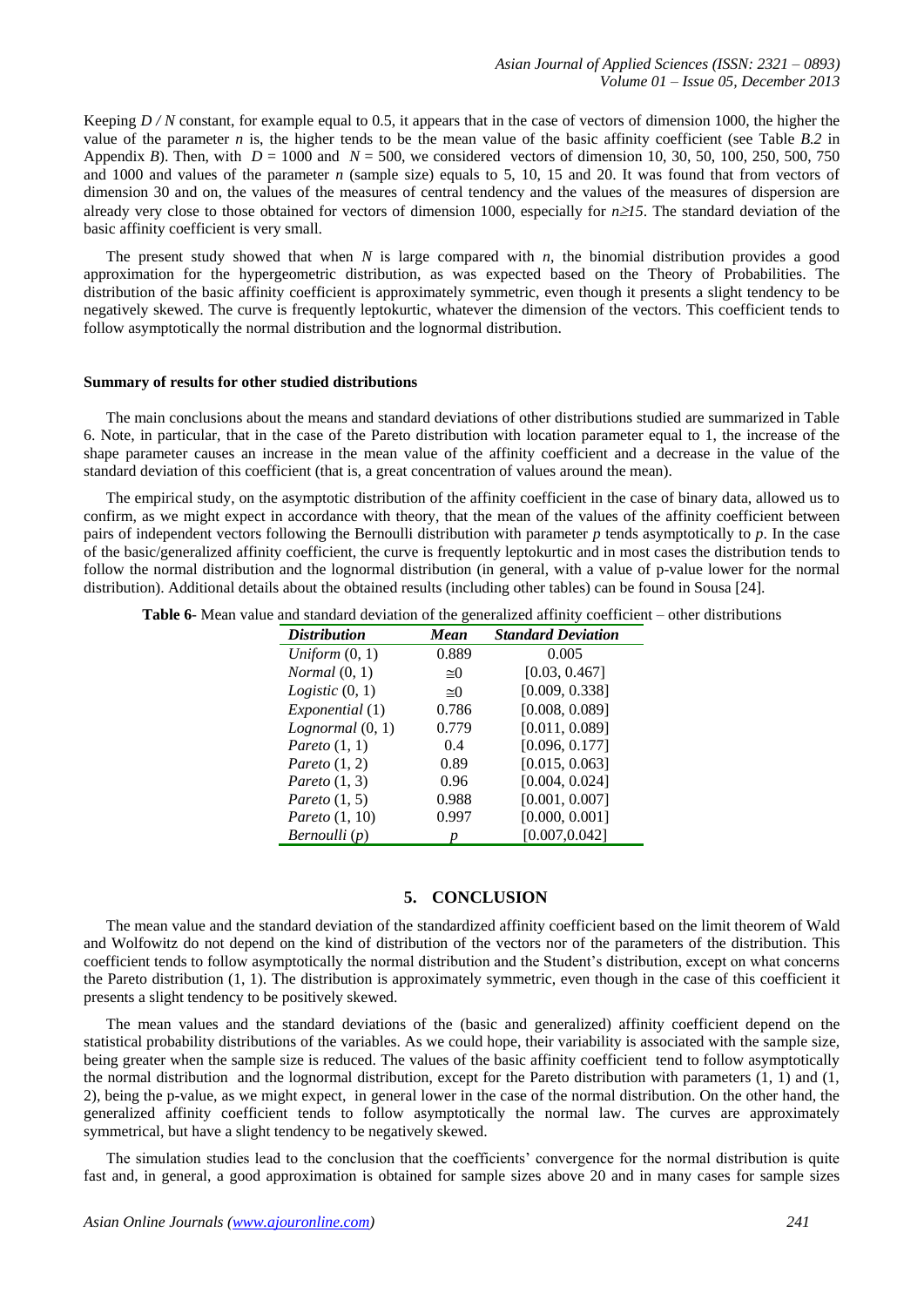above 10. This last propriety of the affinity coefficient is very important when we deal with probabilistic models based on asymptotic distributions such as the one based on the limit theorem of Wald and Wolfowitz. Furthermore, in the scope of cluster validation, the knowledge of the asymptotic distribution of the basic and the generalized affinity coefficients can potentiate the development of a hypothesis test in order to test the null hypothesis of absence of structure of the data.

### **6. REFERENCES**

- [1] Ahrens, J. H. and Dieter, U., "Computer Generation of Poisson Deviates From Modified Normal Distributions", ACM Trans. Math. Software, vol. 8, no.2, pp.163-179, 1982.
- [2] Aldenderfer, M. and Blashfield, R., Cluster Analysis, Sage University Paper, 44, 1984.
- [3] Bacelar-Nicolau, H., "Contribuições ao Estudo dos Coeficientes de Comparação em Análise Classificatória", PhD Thesis, FCL, Universidade de Lisboa, 1980.
- [4] Bacelar-Nicolau, H., "Two Probabilistic Models for Classification of Variables in Frequency Tables", In: Bock, H. H. (Eds.), Classification and Related Methods of Data Analysis. North Holland, pp. 181-186, 1988.
- [5] Bacelar-Nicolau, H., "The Affinity Coefficient", In: Analysis of Symbolic Data: Exploratory Methods for Extracting Statistical Information from Complex Data, H.-H. Bock and E. Diday (Eds.), Berlin: Springer-Verlag, pp. 160-165, 2000.
- [6] Bacelar-Nicolau, H., "On the Generalised Affinity Coefficient for Complex Data.Biocybernetics and Biomedical Engineering", vol. 22, no. 1, pp. 31-42, 2002.
- [7] Bacelar-Nicolau, H.; Nicolau, F.C.; Sousa, Á.; Bacelar-Nicolau, L., "Measuring Similarity of Complex and Heterogeneous Data in Clustering of Large Data Sets", Biocybernetics and Biomedical Engineering, vol. 29, no. 2, pp. 9-18, 2009.
- [8] Bacelar-Nicolau, H.; Nicolau, F.C.; Sousa, Á.; Bacelar-Nicolau, L., "Clustering Complex Heterogeneous Data Using a Probabilistic Approach", In Proceedings of Stochastic Modeling Techniques and Data Analysis International Conference (SMTDA2010), published on the CD Proceedings of SMTDA2010 (electronic publication), 2010.
- [9] Brandt, S., Data Analysis Statistical and Computational Methods for Scientists and Engineers, Third ed., Springer Verlag, New York, 1999.
- [10]Box, G. E. P. and Muller, M. E., "A Note on the Generation of Random Normal Deviates", Annals of Mathematical Statistics, vol. 29, no. 2, pp. 610-611, 1958.
- [11]Dagpunar, J., Principles of Random Variate Generation, Clarendon Press, Oxford, United Kingdom, 1988.
- [12]Fraser, D. A. S., Non Parametric Methods in Statistics, Chapman and Hall, pp. 235-237, 1975.
- [13]Kachitvichyanukul, V., Schmeiser, B., "Computer Generation of Hypergeometric Random Variates", Journal of Statistical Computation and Simulation, vol. 22, pp. 127-145, 1985.
- [14]Kemp, C. D., "A Modal Method for Generating Binomial Variables", Commun. Statist. Theor. Meth, vol. 15, no. 3, pp. 805-813, 1986.
- [15]L'Ecuyer, P., "Efficient and Portable Combined Random Number Generators", Communications of the ACM, vol. 31, no. 6, pp. 742-751, 1988.
- [16]Lerman, I. C., "Sur l`Analyse des Données Préalable à une Classification Automatique", Rev. Math. et Sc. Hum., vol . 32, no. 8, pp. 5-15, 1970.
- [17]Lerman, I. C., Classification et Analyse Ordinale des Données, Paris, Dunod, 1981.
- [18] Matusita, K., "On the Theory of Statistical Decision Functions", Ann. Instit. Stat. Math., vol. III, pp. 1-30, 1951.
- [19]Matusita, K., "On the Notion of Affinity of Several Distributions and Some of its Applications", Annals of Mathematical Statistics, vol. 19, no. 2, pp. 181-192, 1967.
- [20]Nicolau, F. C., "Cluster Analysis and Distribution Function", Methods of Operations Research, vol. 45, pp. 431- 433, 1983.
- [21]Nicolau, F. C. and Bacelar-Nicolau, H., "Some Trends in the Classification of Variables", In: Hayashi, C., Ohsumi, N., Yajima, K., Tanaka, Y., Bock, H.-H., Baba, Y. (Eds.), Data Science, Classification, and Related Methods. Springer-Verlag, pp. 89-98, 1998.
- [22]Nicolau, F. C., Bacelar-Nicolau, H., "Teaching and Learning Hierarchical Clustering Probabilistic Models for Categorical Data", Online IASE and ISI Conference Proceedings, IASE at ISI, 54, IPM-71, 2003.
- [23] Tiago de Oliveira, J., "The  $\delta$ -Method for Obtention of Asymptotic Distributions", Applications. Public. Inst. Statist, Univ. Paris, vol XXVII, pp. 49-70, 1982.
- [24]Sousa, Á., "Contribuições à Metodologia VL e Índices de Validação para Dados de Natureza Complexa", PhD Thesis, Universidade dos Açores, 2005.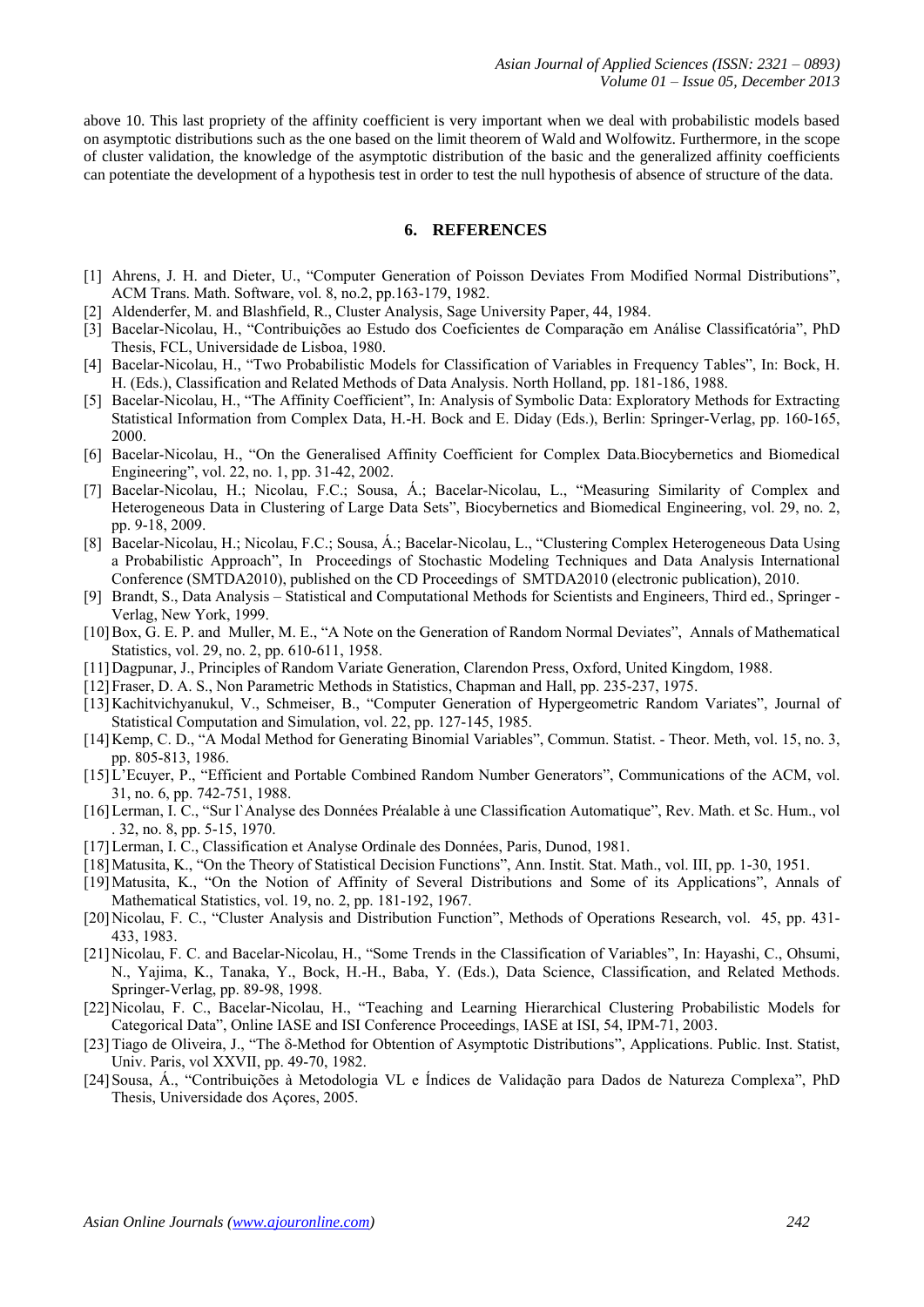## *APPENDIX A*

| <b>Distribution</b>                          | <b>Probability Function</b>                                                                                                                                                               | <b>Parameters</b>                             |
|----------------------------------------------|-------------------------------------------------------------------------------------------------------------------------------------------------------------------------------------------|-----------------------------------------------|
| Uniform $(A, B)$                             | $f(x A,B) = \begin{cases} \frac{1}{B-A} & (A < x < B) \\ 0 & (\text{other } x) \end{cases}$                                                                                               | $A=0, B=1$                                    |
|                                              |                                                                                                                                                                                           |                                               |
| Normal $(\mu, \sigma^2)$ .                   | $f(x/\mu, \sigma^2) = \frac{1}{\sqrt{2\pi\sigma^2}} exp\left\{-\frac{1}{2\sigma^2}(x-\mu)^2\right\},$<br>$-\infty < x < +\infty$ , $-\infty < \mu < +\infty$ , $0 < \sigma^2 < +\infty$ . | $\mu = 0$ , $\sigma^2 = 1$                    |
| Logistic $(A, B)$                            | $\frac{1}{B}\frac{exp\left(\frac{x-A}{B}\right)}{\left[1+exp\left(\frac{x-A}{B}\right)\right]^2}$                                                                                         | $A=0, B=1$                                    |
| Exponential $(\lambda)$                      | $f(x/\lambda) = \begin{cases} 0, & x \leq 0 \\ \lambda e^{-\lambda x} & x > 0 \end{cases}$                                                                                                | $\lambda = I$                                 |
| Lognormal $(\lambda, \delta)$ , $\delta > 0$ | $f(x \lambda, \delta) = \begin{cases} 0 & ,if x \leq 0 \\ \frac{1}{\sqrt{2\pi}\delta x} * exp\left(-\frac{(\ln x - \lambda)^2}{2\delta^2}\right), & if x > 0 \end{cases}$                 | $\lambda=0, \delta=1$                         |
| Pareto $(A, B)$                              | $f(x) = \frac{BA^B}{x^{B+1}}$ $(0 < A \le x, B > 0)$                                                                                                                                      | $A=I, B=I, 2, 3, 5,$<br>10                    |
| Bernoulli (p)                                | $f(x p) = p^{x}(1-p)^{1-x}$ , for $x = 0,1$                                                                                                                                               | 0 < p < 1                                     |
| Binomial $B(n, p)$                           | $f(x   p) = {n \choose x} p^x \cdot q^{n-x}, \quad x = 0, 1, 2, \dots, n \quad (0 < p < 1)$                                                                                               | $n=5(5)$ 20<br>$n = 30$<br>$p=0.1, \dots 0.5$ |
| Hypergeometric $(N, D, n)$                   | $f(x; N, D, n) = \frac{\begin{bmatrix} 1 & x \\ x & n-x \end{bmatrix}}{\begin{bmatrix} N \\ n \end{bmatrix}}$ , with $x \in V$                                                            | $N/D = 0.5$ ,<br>$n=5(5)20$                   |
| Poisson $(\lambda)$                          | $f(x   \lambda) = \frac{e^{-\lambda} \lambda^{x}}{1}$ , $x = 0,1,2,$ $(\lambda > 0)$                                                                                                      | $\lambda = 1$ (1) 10<br>$\lambda = 15(5)30$   |

!

*x*

 $\lambda = 40$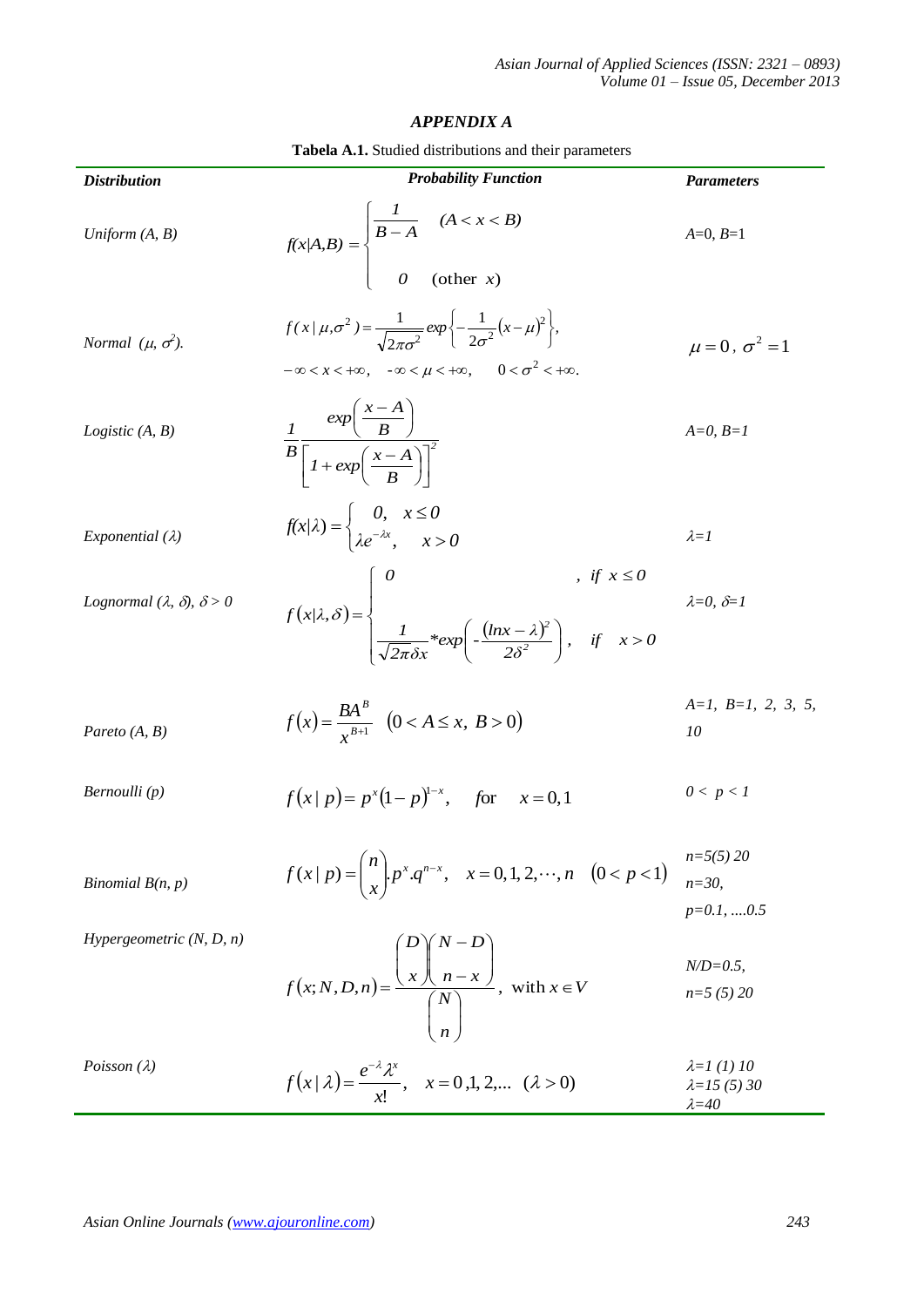## *APPENDIX B*

|        | <b>Table B.1.</b> Affinity coefficient - vectors of dimension 1000 - $B(n, p)$ |                |                                     |                              |  |  |
|--------|--------------------------------------------------------------------------------|----------------|-------------------------------------|------------------------------|--|--|
| $n=5$  | $\boldsymbol{p}$                                                               | <b>Mean</b>    | <b>Standard</b><br><b>Deviation</b> | <b>Interval of Variation</b> |  |  |
|        | 0.1                                                                            | [0.396, 0.400] | [0.020, 0.024]                      | [0.310, 0.486]               |  |  |
|        | 0.2                                                                            | [0.641, 0.644] | [0.014, 0.016]                      | [0.584, 0.696]               |  |  |
|        | 0.3                                                                            | [0.788, 0.790] | [0.010, 0.011]                      | [0.741, 0.829]               |  |  |
|        | 0.4                                                                            | [0.875, 0.877] | [0.006, 0.008]                      | [0.841, 0.903]               |  |  |
|        | 0.5                                                                            | [0.926, 0.927] | [0.004, 0.005]                      | [0.905, 0.944]               |  |  |
|        | 0.6                                                                            | 0.956          | 0.003                               | [0.943, 0.966]               |  |  |
|        | 0.7                                                                            | 0.974          | [0.001, 0.002]                      | [0.967, 0.980]               |  |  |
|        | $0.8\,$                                                                        | [0.985, 0.986] | 0.001                               | [0.982, 0.989]               |  |  |
|        | 0.9                                                                            | 0.994          | 0.000                               | [0.992, 0.995]               |  |  |
| $n=10$ | $\pmb{p}$                                                                      |                |                                     |                              |  |  |
|        | 0.1                                                                            | [0.618, 0.621] | [0.014, 0.017]                      | [0.557, 0.682]               |  |  |
|        | 0.2                                                                            | [0.838, 0.840] | [0.008, 0.009]                      | [0.804, 0.874]               |  |  |
|        | 0.3                                                                            | [0.921, 0.922] | [0.004, 0.005]                      | [0.902, 0.938]               |  |  |
|        | 0.4                                                                            | 0.955          | [0.002, 0.003]                      | [0.943, 0.964]               |  |  |
|        | 0.5                                                                            | 0.972          | [0.001, 0.002]                      | [0.965, 0.977]               |  |  |
|        | 0.6                                                                            | 0.982          | 0.001                               | [0.978, 0.985]               |  |  |
|        | 0.7                                                                            | [0.988, 0.989] | 0.001                               | [0.986, 0.991]               |  |  |
|        | 0.8                                                                            | 0.993          | 0.000                               | [0.992, 0.995]               |  |  |
|        | 0.9                                                                            | 0.997          | 0.000                               | [0.996, 0.998]               |  |  |
| $n=15$ | $\boldsymbol{p}$                                                               |                |                                     |                              |  |  |
|        | 0.1                                                                            | [0.745, 0.747] | [0.011, 0.013]                      | [0.699, 0.791]               |  |  |
|        | 0.2                                                                            | [0.909, 0.910] | [0.005, 0.006]                      | [0.889, 0.928]               |  |  |
|        | 0.3                                                                            | 0.955          | [0.002, 0.003]                      | [0.944, 0.965]               |  |  |
|        | 0.4                                                                            | 0.973          | 0.001                               | [0.967, 0.978]               |  |  |
|        | 0.5                                                                            | 0.982          | 0.001                               | [0.979, 0.986]               |  |  |
|        | 0.6                                                                            | 0.988          | 0.001                               | [0.986, 0.990]               |  |  |
|        | 0.7                                                                            | [0.992, 0.993] | 0.000                               | [0.991, 0.994]               |  |  |
|        | 0.8                                                                            | 0.996          | 0.000                               | [0.995, 0.996]               |  |  |
|        | 0.9                                                                            | 0.998          | 0.000                               | [0.998, 0.998]               |  |  |
| $n=20$ | $\pmb{p}$                                                                      |                |                                     |                              |  |  |
|        | 0.1                                                                            | [0.821, 0.823] | [0.008, 0.009]                      | [0.782, 0.855]               |  |  |
|        | 0.2                                                                            | [0.939, 0.940] | [0.003, 0.004]                      | [0.925, 0.952]               |  |  |
|        | 0.3                                                                            | 0.968          | [0.001, 0.002]                      | [0.962, 0.974]               |  |  |
|        | 0.4                                                                            | 0.980          | 0.001                               | [0.976, 0.983]               |  |  |
|        | 0.5                                                                            | 0.987          | 0.001                               | [0.984, 0.989]               |  |  |
|        | 0.6                                                                            | 0.991          | 0.000                               | [0.990, 0.993]               |  |  |
|        | 0.7                                                                            | 0.994          | 0.000                               | [0.993, 0.995]               |  |  |
|        | 0.8                                                                            | 0.997          | 0.000                               | [0.996, 0.997]               |  |  |
|        | 0.9                                                                            | 0.999          | 0.000                               | [0.998, 0.999]               |  |  |
| $n=30$ | $\pmb{p}$                                                                      |                |                                     |                              |  |  |
|        | 0.1                                                                            | 0.898          | [0.005, 0.006]                      | [0.876, 0.920]               |  |  |
|        | 0.2                                                                            | [0.963, 0.964] | 0.002                               | [0.955, 0.970]               |  |  |
|        | 0.3                                                                            | [0.979, 0.980] | 0.001                               | [0.975, 0.984]               |  |  |
|        | 0.4                                                                            | 0.987          | 0.001                               | [0.984, 0.989]               |  |  |
|        | 0.5                                                                            | 0.991          | 0.000                               | [0.990, 0.993]               |  |  |
|        | 0.6                                                                            | 0.994          | 0.000                               | [0.993, 0.995]               |  |  |
|        | 0.7                                                                            | 0.996          | 0.000                               | [0.996, 0.997]               |  |  |
|        | 0.8                                                                            | 0.998          | 0.000                               | [0.997, 0.998]               |  |  |
|        | 0.9                                                                            | 0.999          | 0.000                               | [0.999, 0.999]               |  |  |

**Table B.1.** Affinity coefficient - vectors of dimension 1000 -  $B(n, p)$